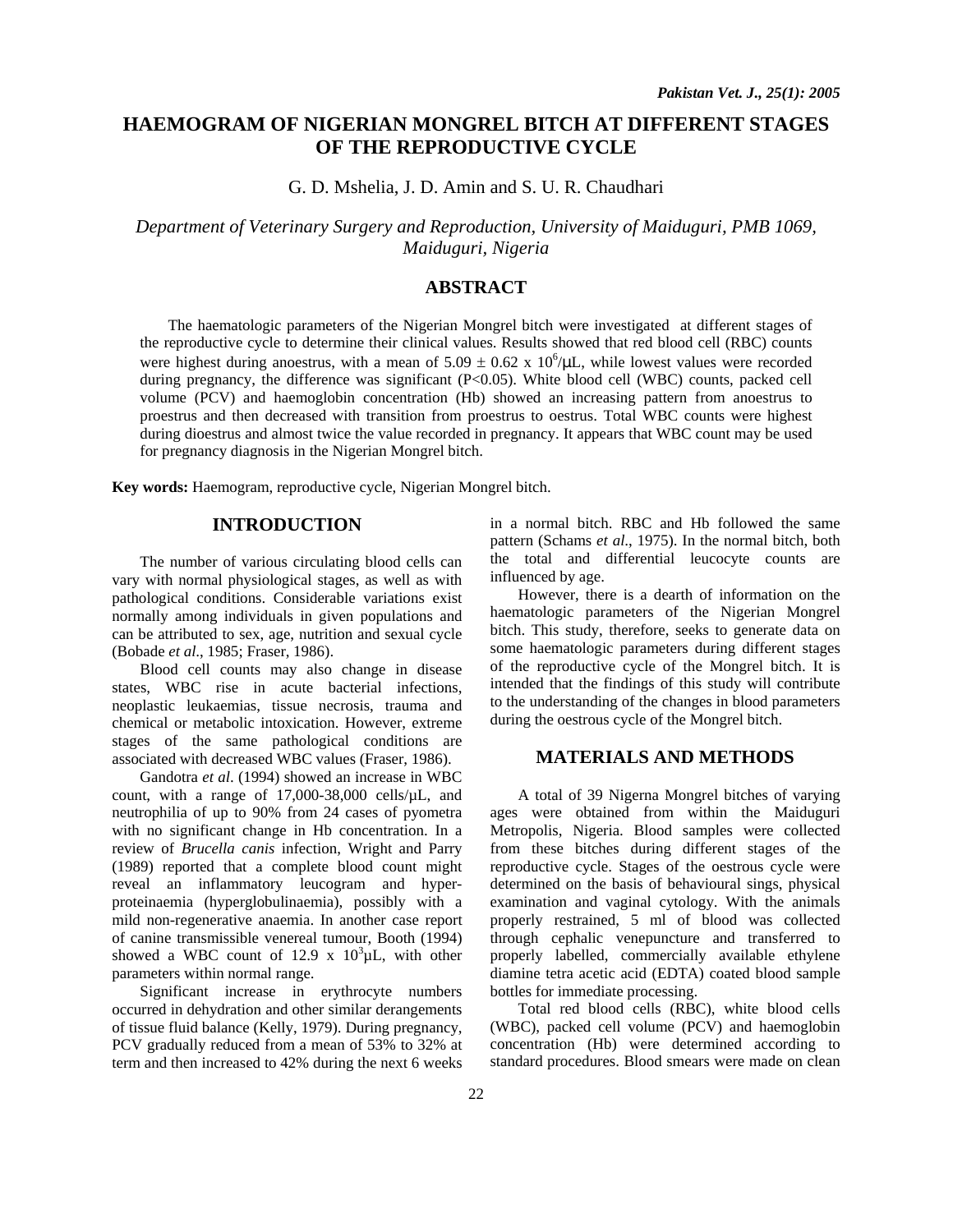grease free microscopic slides, as described by Fraser (1986) and stained with Giemsa stain. Total RBC and WBC were determined using the haemocytometer (Gelman-Hawsky Ltd, England), following the method described by Hewitt (1984). The PCV was determined using the microhaematocrit method, while Hb values were determined using the cyanomethemoglobin method, as described by Hewitt (1984). The colorimeter reading obtained was compared against a standard curve and the corresponding Hb values were obtained. Data collected were statistically analysed using the one way analysis of variance.

## **RESULTS**

 In the present study, haematologic investigations were carried out in 39 Mongrel bitches. Results obtained during different stages of the reproductive cycle are presented in Table 1. RBC values were significantly (P<0.05) higher in anoestrus bitches than at other stages of cycle. The lowest values in normal healthy bitches were recorded during pregnancy. However, there was no differences in RBC counts in immature, pro-oestrus, oestrus or dioestrus bitches. WBC values increased significantly (P<0.05) in transition from anoestrus to proestrus. The lowest WBC count was recorded in pregnant bitches and the highest value was recorded in non-pregnant dioestrus bitches (P<0.05). The patterns of change in PCV and Hb were the same in transition from anoestrus, through proestrus, oestrus and pregnancy. However, PCV values were the same in oestrus and non-pregnant dioestrous bitches, while Hb values were found to drop significantly  $(P<0.05)$  below the oestrus values in the non-pregnant dioestrus bitches.

#### **Haematologic changes with age of the bitch**

 The variation in the blood parmeters with age was also determined in 31 bitches (Table 2). The bitches were categorized into 0-6 months, 7 months-1 year, 2-3 years and 3 years and above age groups. Higher values of RBC were observed in younger bitches than in the older ones. PCV and Hb followed the same pattern as the RBC. However, WBC values did not follow the same pattern. Highest value was recorded in the 7 months-1 year group, while lowest value was recorded in the 2-3 years group. However, the differences in values of the haematologic parometers among four age groups were non significant.

#### **DISCUSSION**

 The results of this study showed that RBC counts elevated during anoestrus and dropped gradually during proestrus and oestrus to the lowest value recorded during pregnancy. This low value recorded during pregnancy may be due to the anaemia associated with pregnancy (Concannon and Lein, 1989) and may also reflect the poor nutritional status. In the non-pregnant dioestrus bitches, RBC value was non significantly higher than the oestrous animals (P>0.05).

 WBC and PCV values increased from anoestrus to proestrus and then decreased with transition from proestrus to oestrus. Lowest values were recorded during pregnancy. A significant difference (P<0.05) was recorded in the WBC counts of bitches with transition from oestrus to dioestrus non-pregnant bitches. The value in non-pregnant dioestrus bitches was almost double of that recorded in pregnant bitches. This shows that WBC counts may be useful in pregnancy diagnosis in the Mongrel bitch.

 PCV was lowest during pregnancy, although this did not vary significantly with anoestrus values. Concannon and Lein (1989) reported that during pregnancy, maternal haematocrit declined after implantation, with PCV normally reaching 40% by day 35 and fell below 35% at term. This may be due to the haemodilution effects of increased plasma volume, because total blood volume increases alongwith body weight increase of 20 to 55% over the course of gestation (Concannon, 1986). Haemoglobin concentration was also found to be low during pregnancy. This is also in agreement with the report of Concannon and Lein (1989).

 Although great variation was noted in the haematologic parameters of bitches with variation in

 **Table 1: Mean values (± SD) of blood parameters of Mongrel bitches at different stages of the reproductive cycle** 

| <b>Cycle stage</b>  | No. of<br>dogs | <b>RBC</b><br>$(x10^6/\mu L)$ | WBC $(x10^3/\mu L)$ | <b>PCV (%)</b>     | $Hb$ (g/dl)        |
|---------------------|----------------|-------------------------------|---------------------|--------------------|--------------------|
| Immature            | 8              | $4.89 \pm 0.95$ b             | $11.67 \pm 1.66a$   | $40.25 \pm 6.36a$  | $13.23 \pm 21.49a$ |
| Anoestrus           | 5              | $5.09 \pm 0.62a$              | $10.31 \pm 2.27$ b  | $38.60 \pm 2.85b$  | $12.82 \pm 0.96a$  |
| <b>Proestrus</b>    | 5              | $4.73 \pm 0.79$ b             | $14.86 \pm 1.99c$   | $41.40 \pm 4.16a$  | $13.46 \pm 1.40a$  |
| <b>Oestrus</b>      | 8              | $4.06 \pm 0.81$               | $12.25 + 1.52a$     | $40.30 \pm 2.12a$  | $13.10 \pm 0.62a$  |
| Pregnant            |                | $3.86 \pm 0.36c$              | $7.99 \pm 0.65$ d   | $37.70 \pm 3.77$ b | $12.60 \pm 1.13a$  |
| Dioestrus-non preg. | 6              | $4.70 \pm 1.35b$              | $16.85 \pm 1.32e$   | $40.20 \pm 2.80a$  | $12.00 \pm 2.83b$  |

Values with different letters within a column differ significantly (P<0.05).